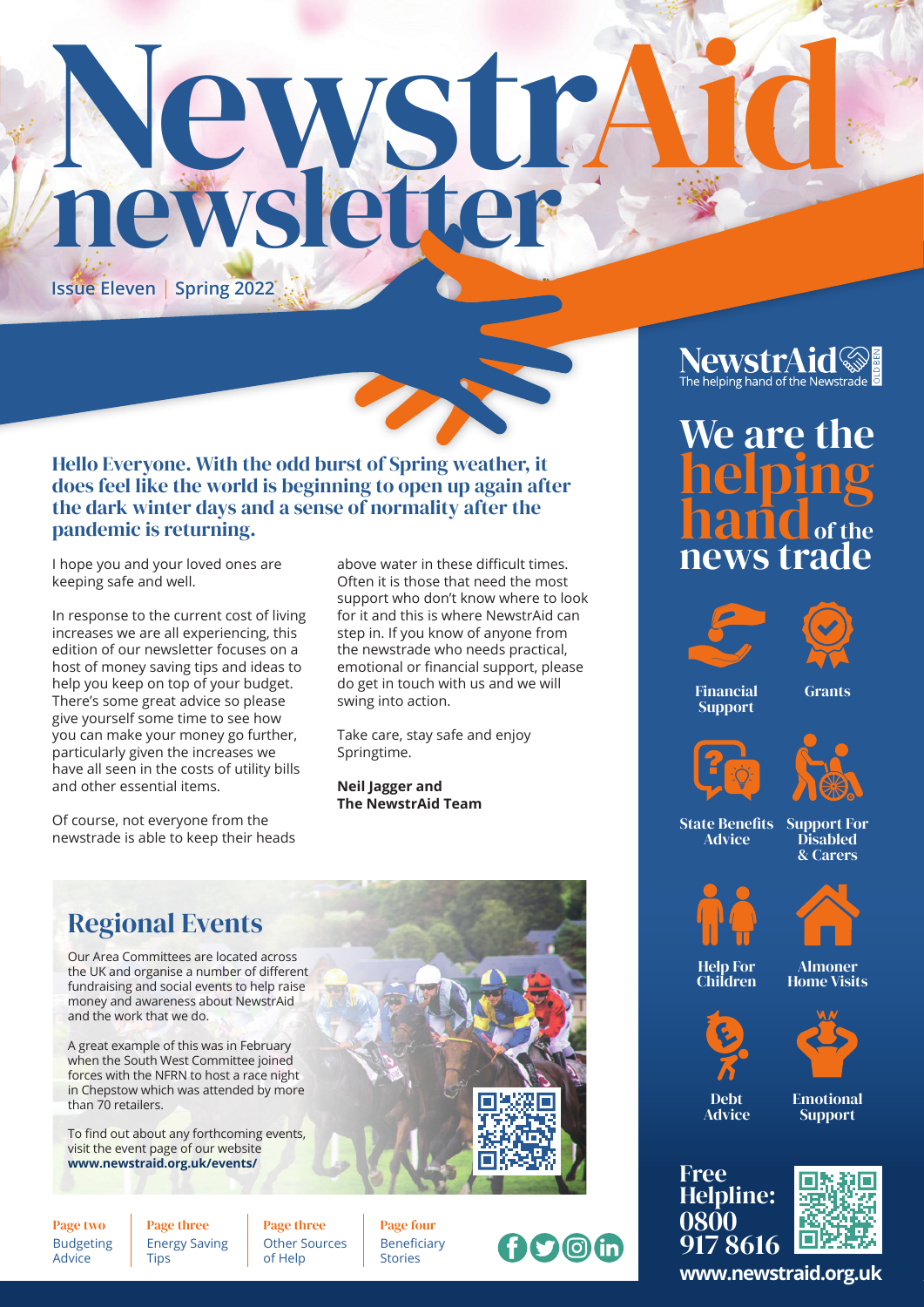### NewstrAid helps colleagues struggling with the rise in energy bills

In response to the energy price increases, we paid a discretionary grant to our most vulnerable beneficiaries in February to help them cover the cost of rising household bills.

Sinead Flood, Welfare Manager said: "We have heard from many of our beneficiaries who are extremely worried about the increase in energy bills and cannot see how they will be able to cover the costs with their current income. With that in mind we decided to award an additional booster grant of £150 to the most vulnerable households we assist as well as offering them help and advice on other sources of support available to them".

Sinead Flood added; "The last few months have proved really difficult for a lot of people and we are committed to providing as much help as we can to those from the industry who are facing hardship. No one should have to choose between heating their home and putting food on the table.

Anyone with a newstrade connection who is struggling to cope with increasing energy bills or the general cost of living should contact our welfare team on Freephone **0800 917 8616**. We can offer advice to anybody from the industry and signpost to other sources of help where appropriate."



"I was delighted to receive the wellbeing booster grant. It really does come in handy when I'm struggling to keep on top of the utility bills."

> "I would like to thank you for the payment you have awarded me with, which I can assure you is a welcome addition to the running cost of heating my flat. I really appreciate your continued support, it's far more than I requested."

"Just a quick email to say thank you very much for the wellbeing booster grant. This is a very welcome surprise with everyday living going through the roof and we very much appreciate it."

### Budgeting Advice

Living within your means can be a challenge when dependent on a low income, but it is important to try and avoid arrears building up and debts arising, as additional repayments can cause further hardship.

We can help you to manage your household costs on an ongoing basis by arranging for you to have a personalized household budget drawn up to manage your weekly



household expenditure. We work in partnership with the Debt Advice Foundation to provide this service and you can also ask for help to manage existing debt repayments. **Call our dedicated debt advice helpline 0800 987 5685 for budgeting advice.**

# Did you know?

### **NEWSTRAID IS NOW ON INSTAGRAM! WHY NOT FOLLOW US?**

**newstraid\_**

- **Newstraid Benevolent Fund**
- **@NewstrAid**
- **in** newstraid-benevolent-fund

### **NewstrAid** Helpline Numbers:

**Welfare Support Line: 0800 917 8616**

**Wellbeing Suite/Emotional Support Helpline: 0808 196 2016**

**Debt Advice Helpline: 0800 987 5685**

**National Debtline: 0808 808 4000** Other Useful Numbers:

**Step Change: 0800 138 1111**

**Citizens Advice: 0808 800 9060 (Scotland) 0800 144 8848 (England) 0800 702 2020 (Wales) 0800 111 4455 (N Ireland)**

**Age UK Advice Line: 0800 678 1602**

**Family Support Line: 0808 802 6666**

# True or False?

Only pensioners can get financial help from NewstrAid

### False!

**In 2021 around 42% of our new beneficiaries were currently in work. In fact, our In-Work Support scheme is designed specifically to help those currently in employment and our Fresh Start Assist scheme also helps trading newsagents.**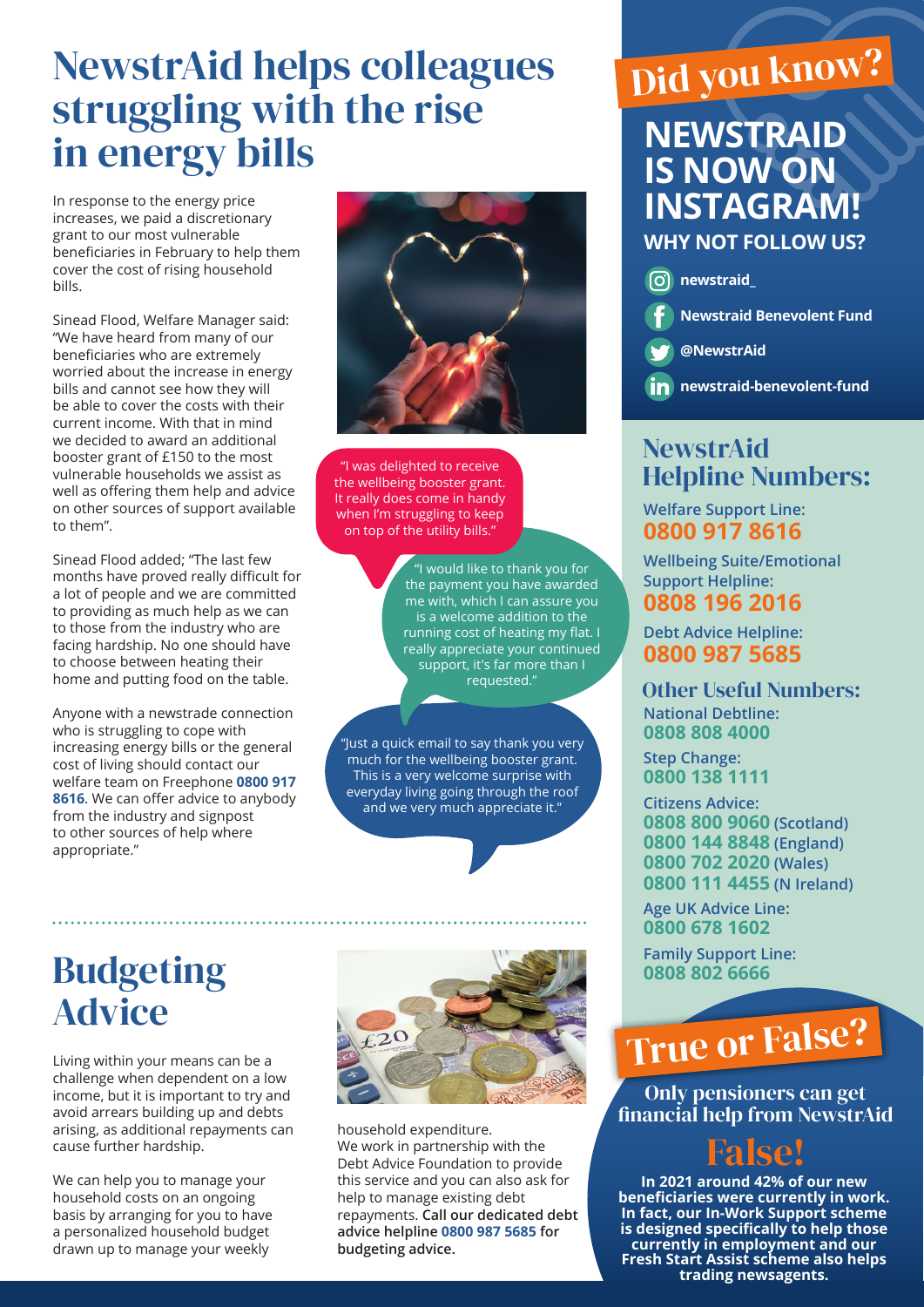# Quick Tips to Save Energy

The rise in the cost of living is having an effect on everybody. Although the weather might be getting warmer which should mean a reduction in our heating bills, there are other things we can all do to save energy and reduce energy bills a little more.

#### • **Switch off standby**

You can save around £55 a year just by remembering to turn your appliances off standby mode.



• **Draught-proof windows and doors**

Unless your home is very new, you will lose some heat through draughts around doors and windows, gaps around the floor, or through the chimney.

#### • **Turn off lights**

Turn your lights off when you're not using them. This will save you around £20 a year on your annual energy bills. Replacing all the lights in your home with LED bulbs could help you save even more.

- **Careful with your washing** You can save around £28 a year from your energy bill just by using your washing machine on a 30-degree cycle and only starting a wash when you have a full load.
- **Avoid the tumble dryer** Drying clothes on racks inside where possible or outside in warmer weather can save £55 a year.
- **Spend less time in the shower** Keeping your shower time to just 4 minutes could save a typical household £65 a year on their energy bills.
- **Swap your bath for a shower** Some of us might enjoy a long soak in the bath but swapping just one bath a week with a 4-minute shower could save you £11 a year on your energy bills.

• **Be savvy in the kitchen** Avoid overfilling the kettle and only boil water when you are ready to use it. Reducing your dishwasher use by one run per week for a year could save money too.

• **Top up the insulation** Effective insulation of your hot water cylinder, pipes and radiators is a quick and easy way to save money on your bills.

#### **Other sources of help:**

Other sources of help you might want to pursue are as follows:

#### • **£200 off energy bills**

The government has announced that everyone in the UK will receive a deduction of £200 from energy bills in October in the form of a loan, which will have to be paid back from April 2023 in instalments of £40 over a 5 year period.

#### • **£150 council tax refund**

The government also announced a £150 council tax refund targeted at properties with a council tax band of A to D. This is a grant, not a loan, so no repayment is necessary. Contact your local council to see if you are eligible.

• **Free Insulation and Boiler Grants** Energy suppliers are obliged to offer grants to their most vulnerable customers as part of their efficiency obligations. If you are in receipt of any means tested benefit it is worth contacting your supplier to see what is available.

#### • **Hardship funds**

Many energy providers have their own hardship funds, with some set up to respond directly to the current crisis. They can also help you to arrange a payment schedule to get out of debt. Contact your supplier to see what support they can offer. British Gas also has a fund open to non-customers, so it could be worth checking whether you can get help.

#### • **Winter Fuel Payment**

Every household including someone born on or before 26th September 1955 is entitled to a one-off, tax-free payment of between £100 and £300.

• **Warm home discount**

Most warm home discount schemes have already closed, but it's worth checking to see if your energy supplier is still accepting applications. If you've missed the deadline, you'll have to wait until October to apply.



• **Household support fund** Local councils have received additional funding to help struggling residents. The level of help varies across the UK and all have different eligibility criteria, but many are helping with energy and food costs. Contact your local council to enquire about what is on offer in your area. Ensure you tell them about your age, health, if you have dependents and if you are in receipt of means tested benefits.

#### **Energy Advice Helplines:**

**Home Energy Scotland 0808 808 2282**

**Simple Energy Advice England 0800 444 202**

**Nest (Welsh Residents) 0800 808 2244**

**Northern Ireland Energy Advice Service: 0800 111 4455**